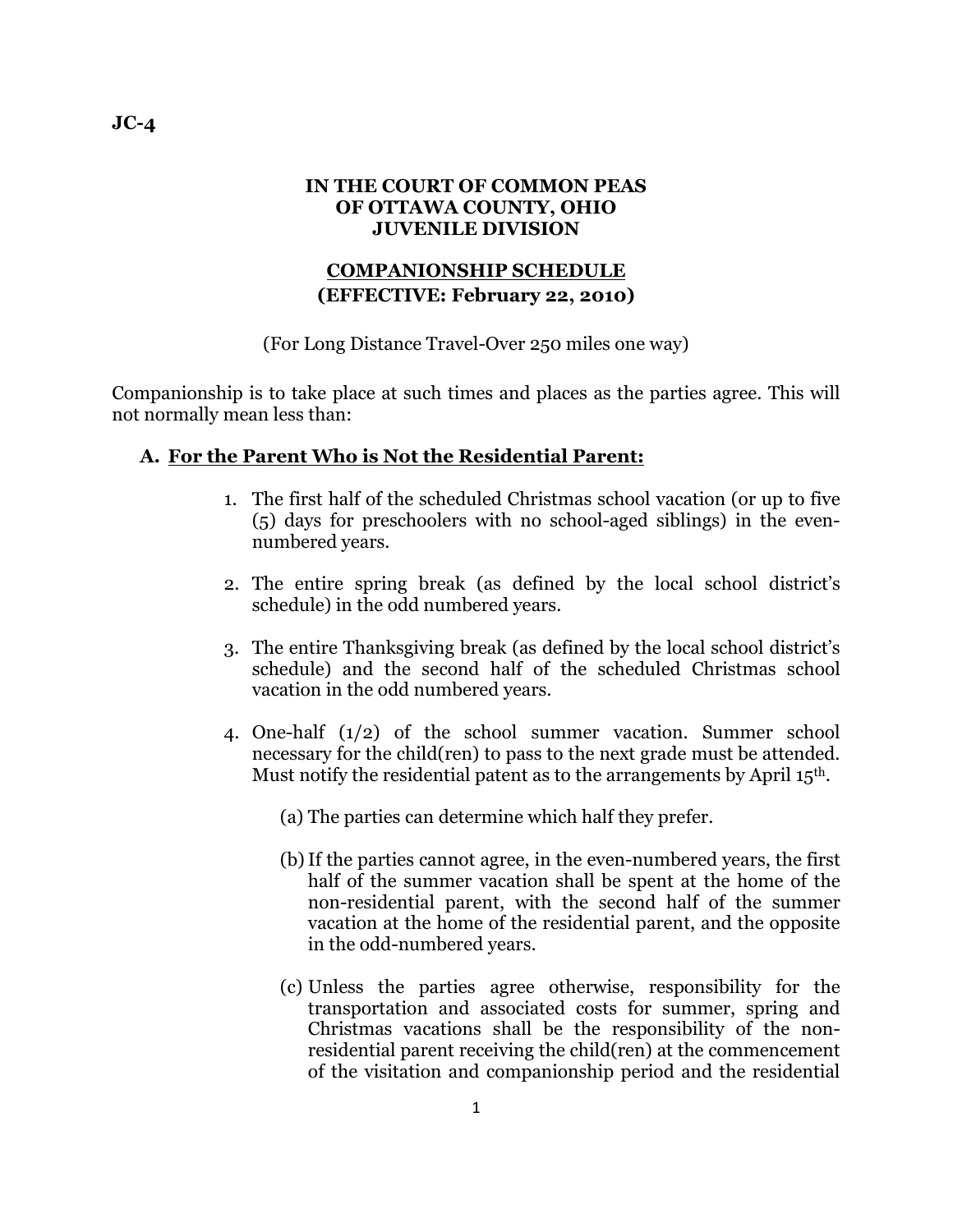parent at the conclusion of the visitation and companionship period.

- (d) Each parent has the right to talk over the telephone with the child(ren) as often as the parents agree. If the parents do not agree, then the non-residential parent shall have telephone privileges twice per week. Telephone calls shall be during the normal hours the child is awake and unless the parties agree otherwise, between 7:00 p.m. and 8:00 p.m. If the child is unavailable for conversation, each parent shall take the responsibility of seeing that the child(ren) timely returns the call. A child is permitted to call a parent at any time which does not conflict with the rules of the school or either parent's home. During extended periods of vacation visitation and companionship with the non-residential parent, the residential parent shall have telephone privileges twice per week and the remaining above-cited rules shall be applicable to the residential parent. The calling party shall bear the expense, if any, and the parties shall alternate placing the call.
- (e) A general itinerary should be provided the residential parent if any part of the vacation will be spent away from the home of the non-residential parent.
- 5. Additional Visitation
	- (a) The residential parent shall be notified at least two (2) days in advance of any time the non-residential parent will be in the area and is desirous of a visitation period.
	- (b) A once-a-month weekend visit to the home of the nonresidential parent will be permitted if the time the child is traveling does not exceed four (4) hours one way with the following conditions.
		- (1) The residential parent must be notified at least one (1) week in advance.
		- (2) Responsibility for transportation cost shall be for the party receiving the child; that is, the non-residential parent shall be responsible for arranging transportation from the home of the residential parent and the residential parent shall be responsible for arranging the return transportation from the home of the nonresidential parent.